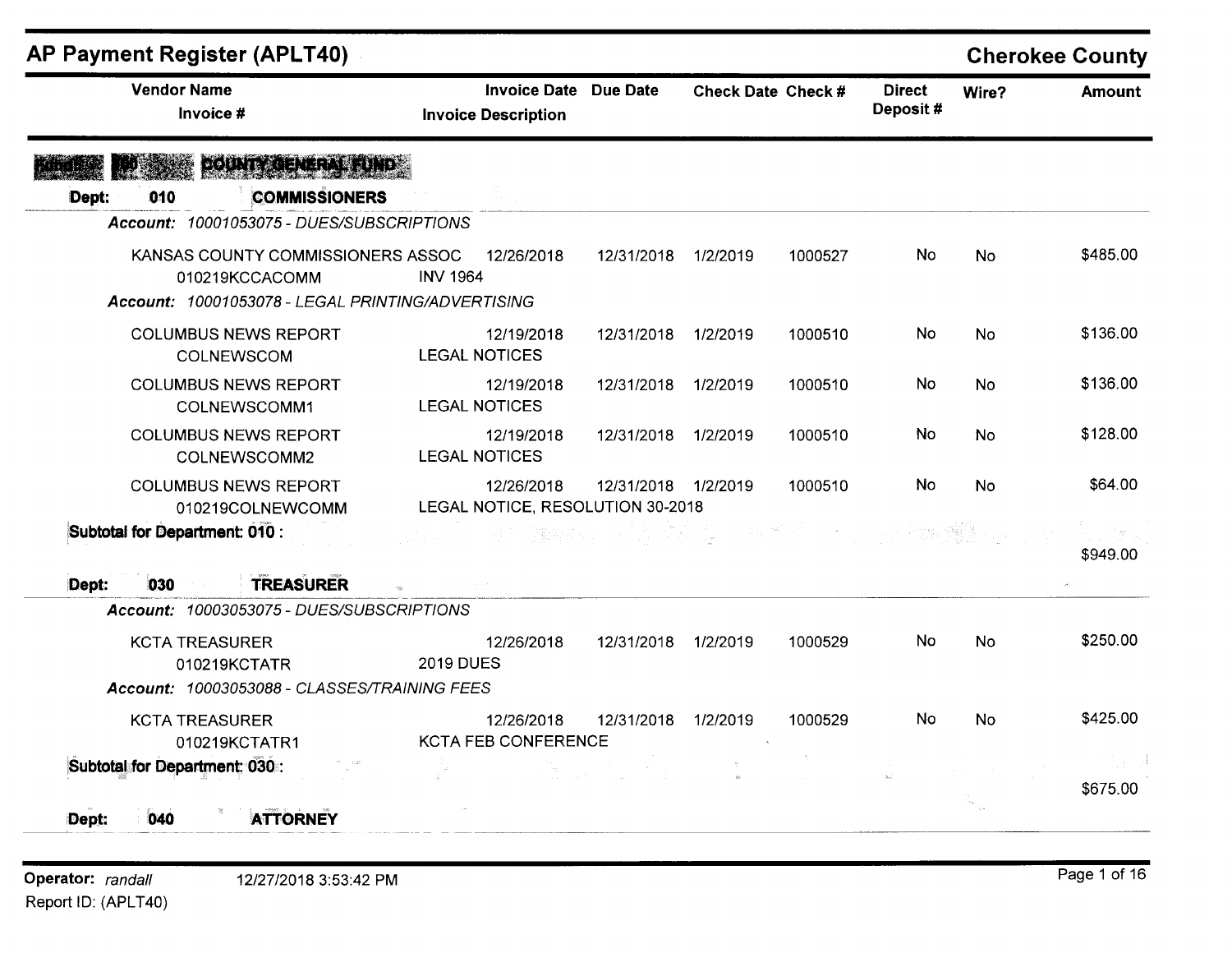| <b>AP Payment Register (APLT40)</b>                                            |                                                            |                     |                    |         |                           |           | <b>Cherokee County</b> |
|--------------------------------------------------------------------------------|------------------------------------------------------------|---------------------|--------------------|---------|---------------------------|-----------|------------------------|
| <b>Vendor Name</b><br>Invoice #                                                | <b>Invoice Date Due Date</b><br><b>Invoice Description</b> |                     | Check Date Check # |         | <b>Direct</b><br>Deposit# | Wire?     | <b>Amount</b>          |
| Account: 10004053025 - PARTS/VEHICLE REPAIRS                                   |                                                            |                     |                    |         |                           |           |                        |
| NATALINIS AUTOMOTIVE<br>010219NATA<br>Account: 10004053089 - OTHER CONTRACTUAL | 12/26/2018<br><b>INV 681118</b>                            | 12/31/2018          | 1/2/2019           | 1000541 | No                        | <b>No</b> | \$43.99                |
| <b>JUSTICE SYSTEMS</b><br>010219JUSTAPP                                        | 12/26/2018<br>INV 1502015                                  | 12/31/2018          | 1/2/2019           | 1000526 | No                        | No        | \$2,175.00             |
| <b>THOMSON REUTERS - WEST</b><br>010219THOMAT                                  | 12/26/2018<br>INV 839346702                                | 12/31/2018          | 1/2/2019           | 1000565 | No                        | <b>No</b> | \$254.99               |
| Subtotal for Department: 040 :                                                 |                                                            |                     |                    |         |                           |           | \$2,473.98             |
| Dept:<br>050<br><b>REGISTER OF DEEDS.</b>                                      |                                                            |                     |                    |         |                           |           |                        |
| Account: 10005053075 - DUES/SUBSCRIPTIONS                                      |                                                            |                     |                    |         |                           |           |                        |
| <b>COLUMBUS NEWS REPORT</b><br><b>COLNEWS</b>                                  | 12/19/2018<br>12 MONTH SUBSCRIPTION REG OF DEED            | 12/31/2018 1/2/2019 |                    | 1000510 | No                        | <b>No</b> | \$132.00               |
| POSTMASTER GENERAL<br>010219PO                                                 | 12/26/2018<br>PO BOX 228, 12 MONTHS                        | 12/31/2018          | 1/2/2019           | 1000546 | No                        | No        | \$144.00               |
| Subtotal for Department: 050 :                                                 |                                                            |                     |                    |         |                           |           | \$276.00               |
| 060<br>Dept:<br><b>SHERIFF &amp; JAIL</b>                                      |                                                            |                     |                    |         |                           |           |                        |
| Account: 10006053021 - PRINTING/OFFICE SUPPLIES                                |                                                            |                     |                    |         |                           |           |                        |
| <b>UPS</b><br><b>UPSSH</b>                                                     | 12/19/2018<br>INV 0000574AF2498                            | 12/31/2018          | 1/2/2019           | 1000569 | No                        | No        | \$18.23                |
| Account: 10006053022 - EMPLOYEE UNIFORMS/ACCESSORIES                           |                                                            |                     |                    |         |                           |           |                        |
| SIRCHIE FINGER PRINT LABORATORIES<br>010219SHSIRC                              | 12/19/2018<br>INV 0376287                                  | 12/31/2018 1/2/2019 |                    | 1000556 | No                        | No        | \$879.65               |
| SIRCHIE FINGER PRINT LABORATORIES<br><b>SIRCHSH</b>                            | 12/19/2018<br>INV 0377311                                  | 12/31/2018 1/2/2019 |                    | 1000556 | No                        | No        | \$149.00               |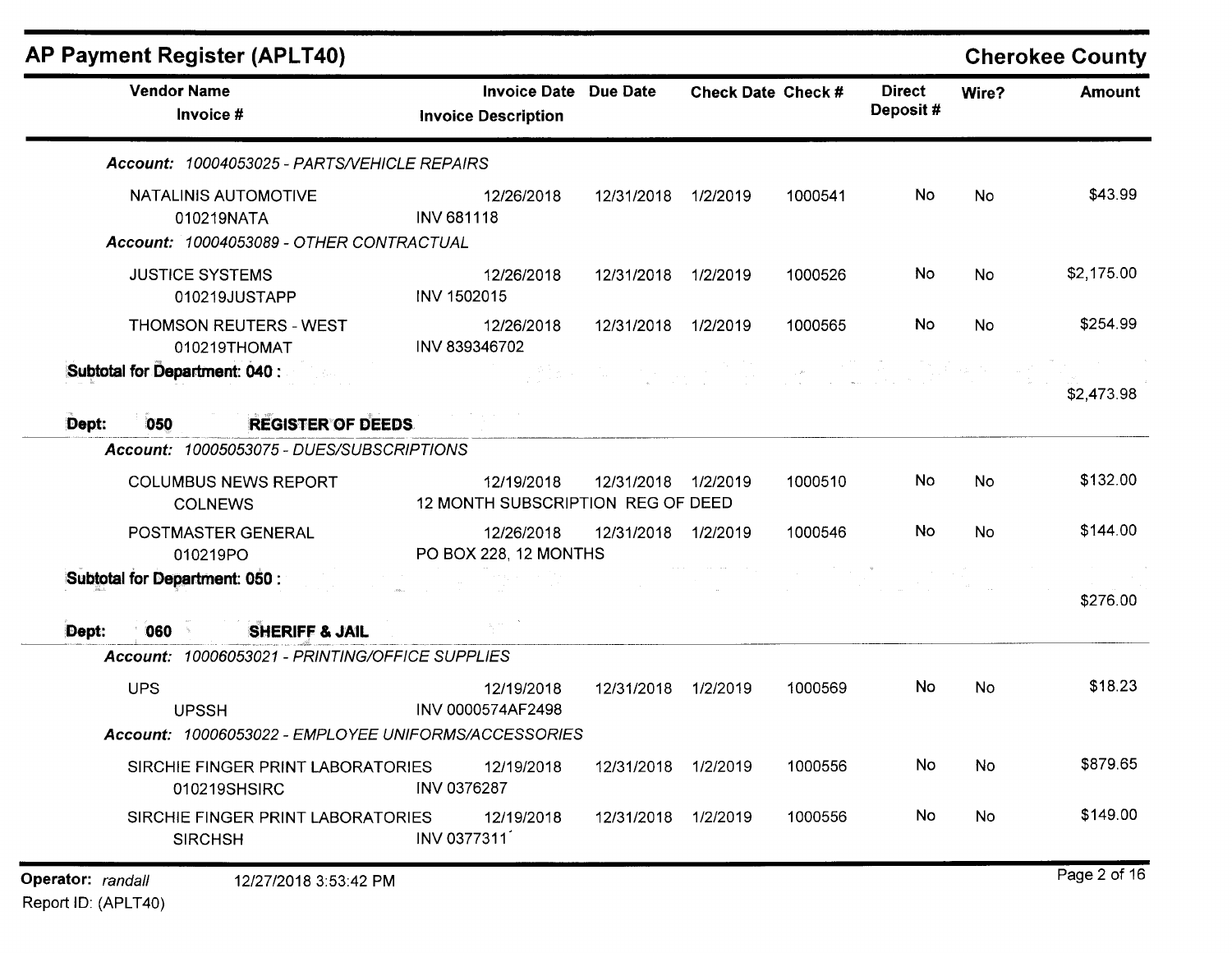| <b>AP Payment Register (APLT40)</b>                |                                                     |                     |                    |         |                           |           | <b>Cherokee County</b> |
|----------------------------------------------------|-----------------------------------------------------|---------------------|--------------------|---------|---------------------------|-----------|------------------------|
| <b>Vendor Name</b><br>Invoice #                    | Invoice Date Due Date<br><b>Invoice Description</b> |                     | Check Date Check # |         | <b>Direct</b><br>Deposit# | Wire?     | <b>Amount</b>          |
| SOUTHERN UNIFORM & EQUIPMENT<br>010219SHSOUTH      | 12/19/2018<br><b>INV 79015</b>                      | 12/31/2018 1/2/2019 |                    | 1000559 | No                        | No        | \$115.98               |
| SIRCHIE FINGER PRINT LABORATORIES<br>SIRCHSH1      | 12/19/2018<br>INV 0377450                           | 12/31/2018 1/2/2019 |                    | 1000556 | No                        | <b>No</b> | \$281.63               |
| SOUTHERN UNIFORM & EQUIPMENT<br><b>SOUTHUNIFSH</b> | 12/19/2018<br>INV 75107/76772                       | 12/31/2018 1/2/2019 |                    | 1000559 | No                        | <b>No</b> | \$6,569.35             |
| <b>SMARTSIGN</b><br>010219SHSMART                  | 12/19/2018<br><b>INV RTS-140266</b>                 | 12/31/2018 1/2/2019 |                    | 1000557 | No                        | <b>No</b> | \$146.60               |
| Account: 10006053025 - PARTS/VEHICLE REPAIRS       |                                                     |                     |                    |         |                           |           |                        |
| NATALINIS AUTOMOTIVE<br>NATASH1                    | 12/19/2018<br><b>INV 689858</b>                     | 12/31/2018 1/2/2019 |                    | 1000541 | No                        | <b>No</b> | \$175.48               |
| TBS ELECTRONICS, INC<br>010219SH                   | 12/19/2018<br><b>INV 189196</b>                     | 12/31/2018 1/2/2019 |                    | 1000563 | No                        | No        | \$421.00               |
| Account: 10006053028 - COMPUTER SUPPLIES           |                                                     |                     |                    |         |                           |           |                        |
| SYNCB/NEWEGG<br>010219SH                           | 12/19/2018<br>INV 1301743364                        | 12/31/2018 1/2/2019 |                    | 1000561 | No                        | <b>No</b> | \$349.99               |
| Account: 10006053068 - OTHER COMMODITIES           |                                                     |                     |                    |         |                           |           |                        |
| O'BRIEN ROCK COMPANY INC<br>010219OBRIENSH         | 12/26/2018<br><b>INV 69232</b>                      | 12/31/2018 1/2/2019 |                    | 1000543 | No                        | <b>No</b> | \$221.73               |
| Account: 10006053071 - COMMUNICATIONS              |                                                     |                     |                    |         |                           |           |                        |
| TBS ELECTRONICS, INC<br><b>TBSSH</b>               | 12/19/2018<br>INV 00098134                          | 12/31/2018 1/2/2019 |                    | 1000563 | No                        | <b>No</b> | \$421.00               |
| <b>Account: 10006053072 - GAS, ELECTRIC, WATER</b> |                                                     |                     |                    |         |                           |           |                        |
| PRO SOLUTIONS, LLC<br><b>PROSSH</b>                | 12/19/2018<br>INV 2018-11-248                       | 12/31/2018 1/2/2019 |                    | 1000547 | No                        | No        | \$1,012.54             |
| EMPIRE DISTRICT ELECTRIC COMPANY<br>010219SHEMP    | 12/19/2018<br>ACCT 643108-13-7                      | 12/31/2018 1/2/2019 |                    | 1000514 | No                        | No        | \$3,059.03             |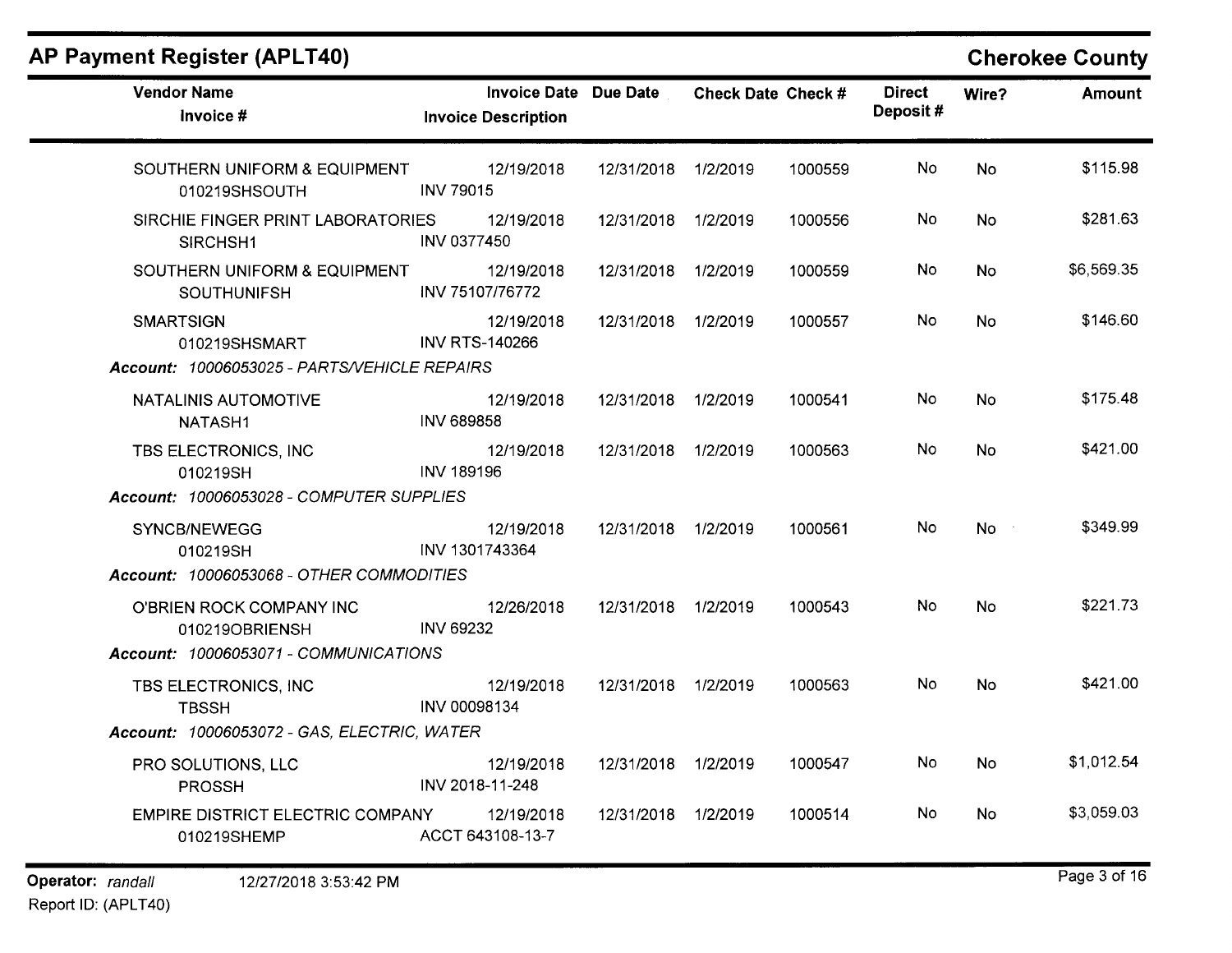| <b>AP Payment Register (APLT40)</b>                |                                                            |                     |                    |         |                           |           | <b>Cherokee County</b> |
|----------------------------------------------------|------------------------------------------------------------|---------------------|--------------------|---------|---------------------------|-----------|------------------------|
| <b>Vendor Name</b><br>Invoice #                    | <b>Invoice Date Due Date</b><br><b>Invoice Description</b> |                     | Check Date Check # |         | <b>Direct</b><br>Deposit# | Wire?     | <b>Amount</b>          |
| Account: 10006053080 - MAINTENANCE/BLDGS & GROUNDS |                                                            |                     |                    |         |                           |           |                        |
| BUTCH'S PEST CONTROL SERVICE<br>010219BUTCHSH      | 12/26/2018<br>INV 181267670                                | 12/31/2018 1/2/2019 |                    | 1000501 | No.                       | <b>No</b> | \$75.00                |
| <b>LOWELL DANIELS</b><br><b>DANIELSSH</b>          | 12/19/2018<br><b>INV 718574</b>                            | 12/31/2018          | 1/2/2019           | 1000533 | <b>No</b>                 | <b>No</b> | \$375.00               |
| <b>CINTAS FIRE PROTECTION</b><br>010219CINTASH     | 12/26/2018<br><b>INV OD74076924</b>                        | 12/31/2018 1/2/2019 |                    | 1000508 | No                        | No        | \$2,224.26             |
| <b>SMC ELECTRIC SUPPLY</b><br>010219SMCSH          | 12/26/2018<br>INV 50330927.02                              | 12/31/2018 1/2/2019 |                    | 1000558 | No                        | <b>No</b> | \$168.95               |
| <b>ID WHOLESALER</b><br>010219IDSH                 | 12/26/2018<br><b>ORDER 3326649</b>                         | 12/31/2018 1/2/2019 |                    | 1000523 | No                        | <b>No</b> | \$357.00               |
| <b>SMC ELECTRIC SUPPLY</b><br>SMCSH1               | 12/19/2018<br>INV 50330927-01                              | 12/31/2018 1/2/2019 |                    | 1000558 | No                        | No.       | \$37.20                |
| TRUE VALUE COLUMBUS<br><b>TRUESH</b>               | 12/19/2018<br>A363514, A363570                             | 12/31/2018          | 1/2/2019           | 1000568 | No.                       | <b>No</b> | \$26.98                |
| JOPLIN SUPPLY COMPANY<br>010219SH1                 | 12/19/2018<br>INV S4301063.001                             | 12/31/2018 1/2/2019 |                    | 1000525 | No                        | <b>No</b> | \$637.20               |
| <b>CDL ELECTRIC</b><br><b>CDL</b>                  | 12/19/2018<br><b>INV W88265</b>                            | 12/31/2018 1/2/2019 |                    | 1000502 | No                        | <b>No</b> | \$1,325.08             |
| Account: 10006053094 - VEHICLES                    |                                                            |                     |                    |         |                           |           |                        |
| <b>TERRY L CLUGSTON</b><br>010219SHCLUG            | 12/19/2018<br><b>REIMB FOR VIN INSPECTIONS</b>             | 12/31/2018 1/2/2019 |                    | 1000564 | No                        | No.       | \$60.00                |
| Account: 10006053096 - VEHICLE EQUIPMENT           |                                                            |                     |                    |         |                           |           |                        |
| FIRST GOVERNMENT LEASE CO<br>010219SHFIRST         | 12/19/2018<br><b>LEASE AGREEMENT</b>                       | 12/31/2018 1/2/2019 |                    | 1000517 | <b>No</b>                 | No.       | \$6,758.18             |
| Subtotal for Department: 060 :                     |                                                            |                     |                    |         |                           |           |                        |
|                                                    |                                                            |                     |                    |         |                           |           | \$25,866.06            |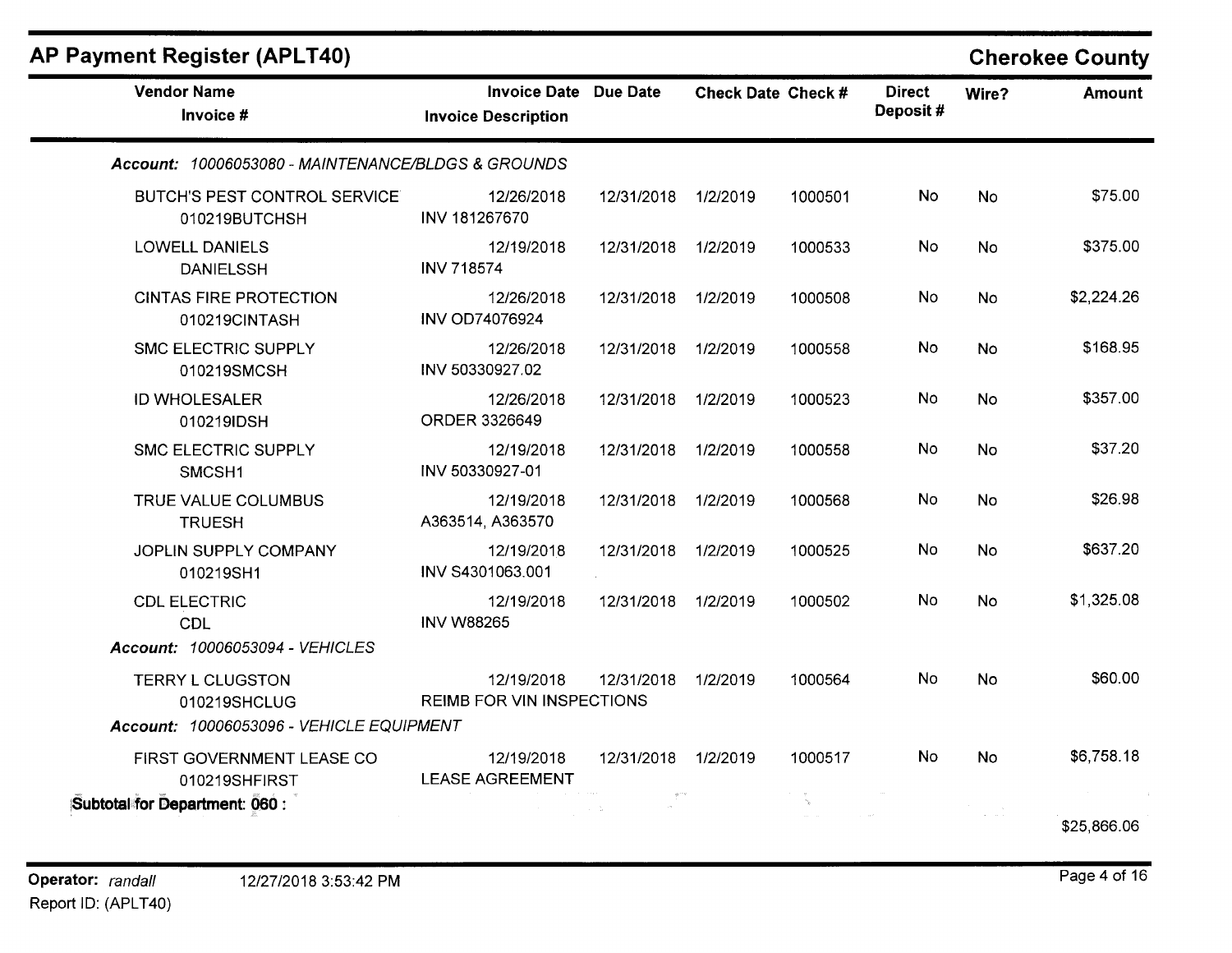|       |                    |                                                 |                                                            |                     |                           |         |                           |           | YN YN YN YVWNY |
|-------|--------------------|-------------------------------------------------|------------------------------------------------------------|---------------------|---------------------------|---------|---------------------------|-----------|----------------|
|       | <b>Vendor Name</b> | Invoice #                                       | <b>Invoice Date Due Date</b><br><b>Invoice Description</b> |                     | <b>Check Date Check #</b> |         | <b>Direct</b><br>Deposit# | Wire?     | <b>Amount</b>  |
| Dept: | 070                | <b>DISTRICT COURT</b>                           |                                                            |                     |                           |         |                           |           |                |
|       |                    | Account: 10007053021 - PRINTING/OFFICE SUPPLIES |                                                            |                     |                           |         |                           |           |                |
|       |                    | ETTINGER'S OFFICE SUPPLY<br>010219ETTDC         | 12/26/2018<br>INV 5124570                                  | 12/31/2018          | 1/2/2019                  | 1000515 | <b>No</b>                 | <b>No</b> | \$517.62       |
|       |                    | ETTINGER'S OFFICE SUPPLY<br>010219ETTDC1        | 12/26/2018<br>INV 5125740, 5126280                         | 12/31/2018 1/2/2019 |                           | 1000515 | No.                       | <b>No</b> | \$372.44       |
|       |                    | ETTINGER'S OFFICE SUPPLY<br>010219ETTDC1        | 12/26/2018<br>INV 5125740, 5126280                         | 12/31/2018 1/2/2019 |                           | 1000515 | No                        | <b>No</b> | \$34.95        |
|       |                    | Account: 10007053029 - MISC SUPPLIES            |                                                            |                     |                           |         |                           |           |                |
|       |                    | <b>CULLIGAN OF JOPLIN</b><br>010219CULL1        | 12/26/2018<br>INV 131958, 133247                           | 12/31/2018          | 1/2/2019                  | 1000512 | No                        | <b>No</b> | \$15.60        |
|       | <b>CINTAS CORP</b> | 010219CINTA                                     | 12/26/2018<br>INV 8403921045                               | 12/31/2018          | 1/2/2019                  | 1000507 | No                        | <b>No</b> | \$7.27         |
|       |                    | <b>CULLIGAN OF JOPLIN</b><br>010219CULL         | 12/26/2018<br><b>INV 133922</b>                            | 12/31/2018 1/2/2019 |                           | 1000512 | No                        | <b>No</b> | \$10.40        |
|       |                    | <b>CULLIGAN OF JOPLIN</b><br>010219CULL1        | 12/26/2018<br>INV 131958, 133247                           | 12/31/2018          | 1/2/2019                  | 1000512 | No                        | <b>No</b> | \$5.20         |
|       |                    | Account: 10007053073 - TRANSPORTATION           |                                                            |                     |                           |         |                           |           |                |
|       |                    | <b>TAMMIE CARLSON-OAS</b><br>010219CARLSONDC    | 12/26/2018<br><b>TRAVEL EXPENSE</b>                        | 12/31/2018 1/2/2019 |                           | 1000562 | No                        | <b>No</b> | \$305.19       |
|       | <b>MAC YOUNG</b>   | 010219YOUNG                                     | 12/26/2018<br><b>TRAVEL EXPENSE</b>                        | 12/31/2018 1/2/2019 |                           | 1000534 | No                        | <b>No</b> | \$38.13        |
|       |                    | NICOLE LYNETTE ALLISON<br>010219ALLISON         | 12/26/2018<br><b>TRAVEL EXPENXE</b>                        | 12/31/2018 1/2/2019 |                           | 1000542 | No.                       | <b>No</b> | \$51.23        |
|       |                    | Account: 10007053079 - MAINT/REPAIRS MACH/EQUIP |                                                            |                     |                           |         |                           |           |                |
|       |                    | <b>FURNITURE RESCUE</b><br>010219FURNDC         | 12/26/2018<br><b>INV 7437</b>                              | 12/31/2018 1/2/2019 |                           | 1000519 | <b>No</b>                 | <b>No</b> | \$1,377.50     |
|       |                    |                                                 |                                                            |                     |                           |         |                           |           |                |

### **AP Payment Register (APLT40)** Cherokee County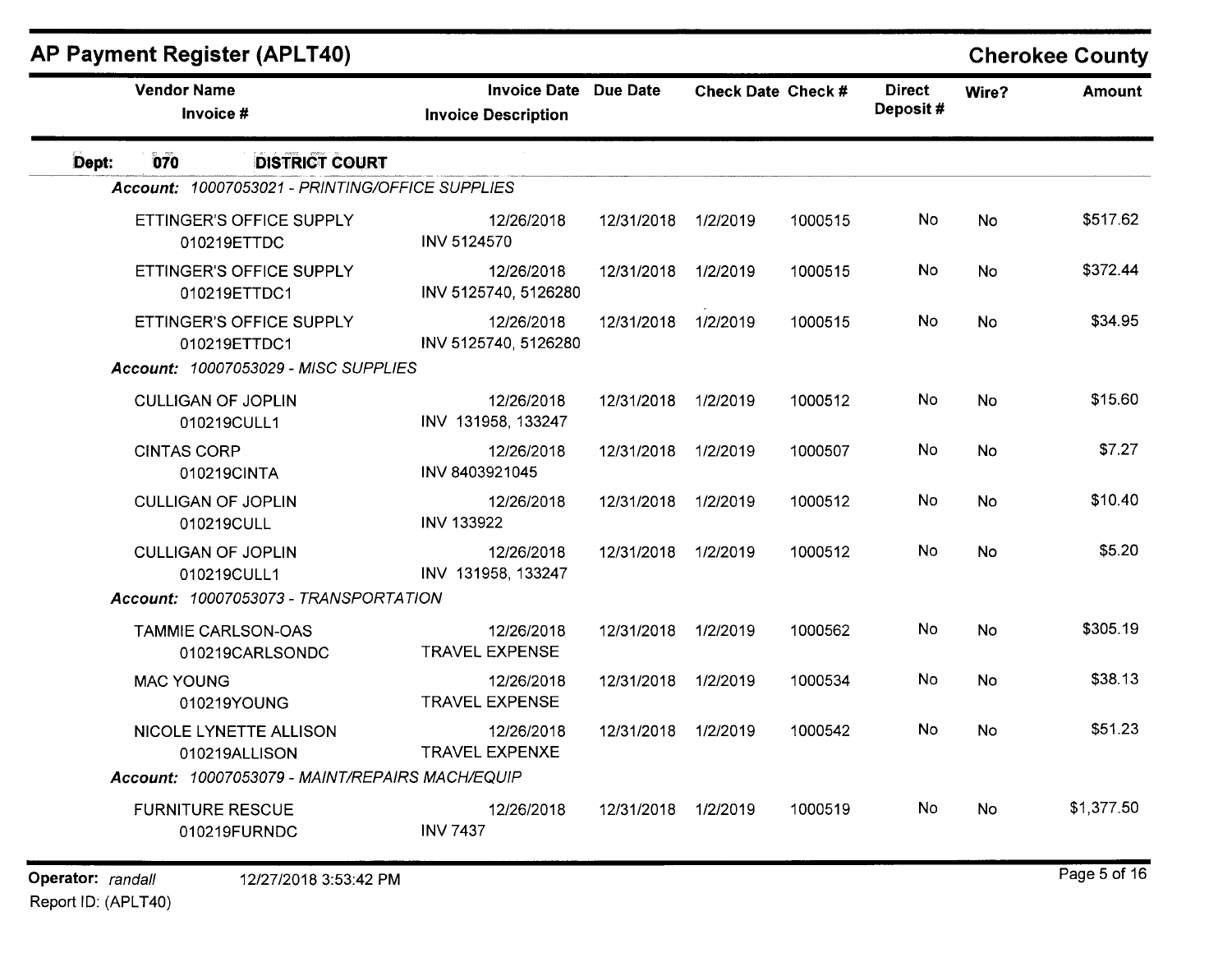|       |                                 | AP Payment Register (APLT40)                            |                  |                                                            |                     |                    |         |                           |           | <b>Cherokee County</b> |
|-------|---------------------------------|---------------------------------------------------------|------------------|------------------------------------------------------------|---------------------|--------------------|---------|---------------------------|-----------|------------------------|
|       | <b>Vendor Name</b><br>Invoice # |                                                         |                  | <b>Invoice Date Due Date</b><br><b>Invoice Description</b> |                     | Check Date Check # |         | <b>Direct</b><br>Deposit# | Wire?     | <b>Amount</b>          |
|       |                                 | Account: 10007053089 - OTHER CONTRACTUAL                |                  |                                                            |                     |                    |         |                           |           |                        |
|       |                                 | ADVANTAGE COMPUTER ENTERPRISES IN<br>010219ADV          | <b>INV 67834</b> | 12/26/2018                                                 | 12/31/2018          | 1/2/2019           | 1000496 | No.                       | <b>No</b> | \$75.00                |
|       | Subtotal for Department: 070.:  |                                                         |                  |                                                            |                     |                    |         |                           |           | \$2,810.53             |
| Dept: | 080                             | <b>COURTHOUSE</b>                                       |                  |                                                            |                     |                    |         |                           |           |                        |
|       |                                 | Account: 10008053040 - JANITORIAL SUPPLIES              |                  |                                                            |                     |                    |         |                           |           |                        |
|       |                                 | ETTINGER'S OFFICE SUPPLY<br>010219ETTCH                 | INV 5127190      | 12/27/2018                                                 | 12/31/2018          | 1/2/2019           | 1000515 | No.                       | <b>No</b> | \$153.09               |
|       | CINTAS#459                      | 010219CINTACH                                           |                  | 12/27/2018<br>INV 4014065476                               | 12/31/2018 1/2/2019 |                    | 1000506 | No.                       | <b>No</b> | \$106.96               |
|       |                                 | Account: 10008053072 - GAS, ELECTRIC, WATER             |                  |                                                            |                     |                    |         |                           |           |                        |
|       |                                 | EMPIRE DISTRICT ELECTRIC COMPANY<br>010219EMP           |                  | 12/26/2018<br>ACCT 305532-35-0                             | 12/31/2018          | 1/2/2019           | 1000514 | No.                       | No        | \$2,002.67             |
|       | PRO SOLUTIONS, LLC              | 010219CHPRO                                             |                  | 12/19/2018<br>INV 2018-11-249                              | 12/31/2018 1/2/2019 |                    | 1000547 | No.                       | No        | \$609.24               |
|       |                                 | Account: 10008053076 - PROFESSIONAL SERVICES            |                  |                                                            |                     |                    |         |                           |           |                        |
|       |                                 | CHILDREN'S ADVOCACY CENTER, INC<br>010219SHCHILD        |                  | 12/19/2018<br><b>CAC SERVICES</b>                          | 12/31/2018 1/2/2019 |                    | 1000505 | No.                       | <b>No</b> | \$2,028.00             |
|       |                                 | Account: 10008053080 - MAINTENANCE/BLDGS & GROUNDS      |                  |                                                            |                     |                    |         |                           |           |                        |
|       |                                 | TOUCHTON ELECTRIC INC<br>010219CHTOUCH                  | <b>INV 35848</b> | 12/19/2018                                                 | 12/31/2018          | 1/2/2019           | 1000567 | No.                       | No.       | \$34.00                |
|       |                                 | Account: 10008053083 - EQUIPMENT LEASE/RENTAL           |                  |                                                            |                     |                    |         |                           |           |                        |
|       | PITNEY BOWES                    | 010219CHPIT<br>Account: 10008053089 - OTHER CONTRACTUAL |                  | 12/19/2018<br>LEASE INV 3307709963                         | 12/31/2018 1/2/2019 |                    | 1000544 | No.                       | No        | \$1,573.68             |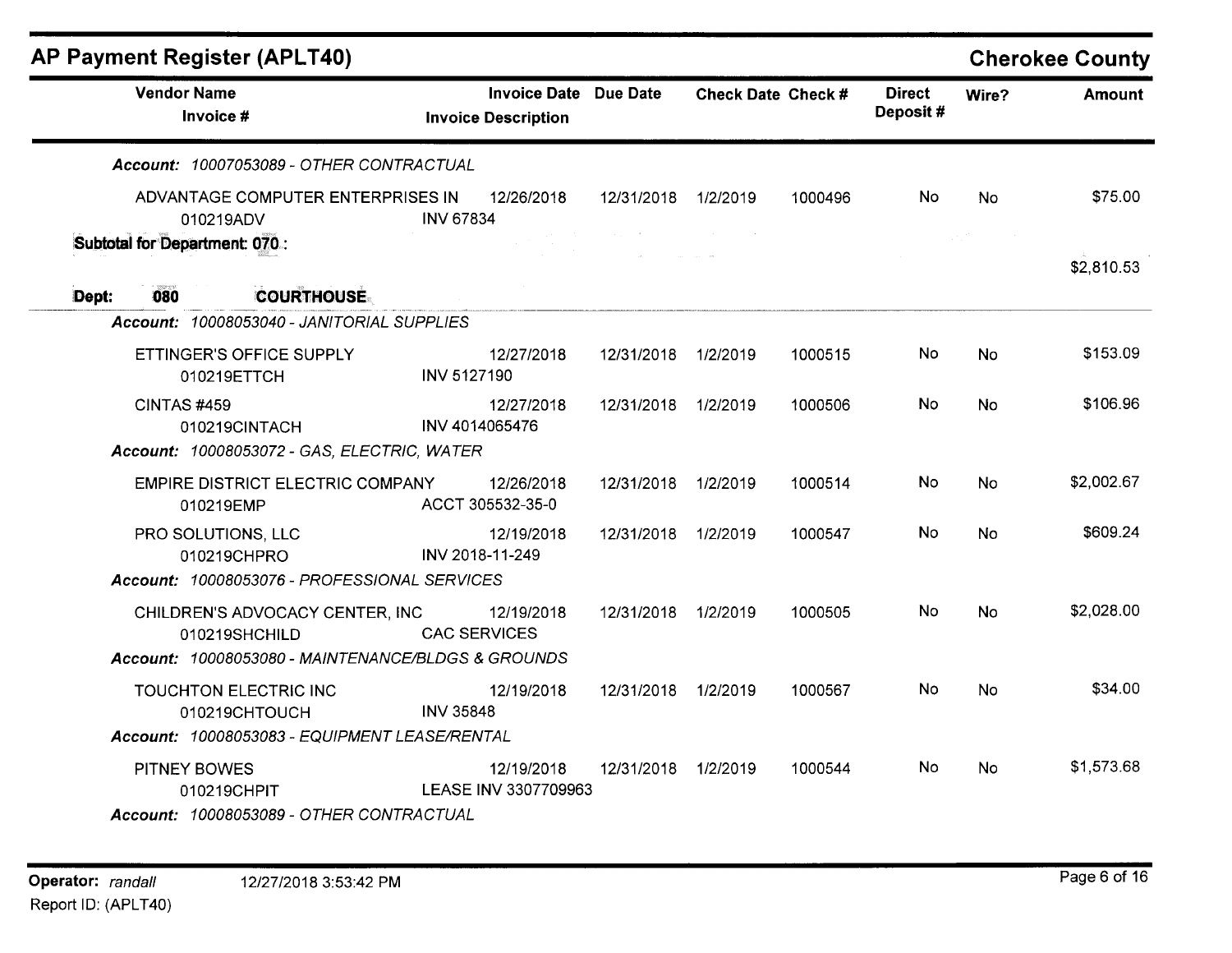# AP Payment Register (APLT40) AP Payment Register (APLT40)

| <b>Vendor Name</b><br>Invoice #                                                                                                   | <b>Invoice Date</b> Due Date<br><b>Invoice Description</b> |                     | <b>Check Date Check #</b> |         | <b>Direct</b><br>Deposit# | Wire?     | Amount      |
|-----------------------------------------------------------------------------------------------------------------------------------|------------------------------------------------------------|---------------------|---------------------------|---------|---------------------------|-----------|-------------|
| MENSE CPA FIRM, LLC<br>10219CHMENSE                                                                                               | 12/19/2018<br><b>INV 3421</b>                              | 12/31/2018          | 1/2/2019                  | 1000537 | No.                       | <b>No</b> | \$450.00    |
| <b>KENNETH E MAXTON</b><br><b>MAXTONCH</b>                                                                                        | 12/19/2018<br><b>CORONER BILLING</b>                       | 12/31/2018 1/2/2019 |                           | 1000530 | No                        | <b>No</b> | \$160.00    |
| PITNEY BOWES PURCHASE POWER<br>010219PITNEYCH                                                                                     | 12/26/2018<br>ACCT 8000-9000-0557-1587                     | 12/31/2018          | 1/2/2019                  | 1000545 | No.                       | <b>No</b> | \$3,000.00  |
| <b>COMPUTER INFORMATION CONCEPTS</b><br>010219CICCH                                                                               | 12/26/2018<br><b>INV PSI28322</b>                          | 12/31/2018          | 1/2/2019                  | 1000511 | No.                       | <b>No</b> | \$263.53    |
| <b>VIA CHRISTI HOSPITAL PITT</b><br>010219CHVIA                                                                                   | 12/19/2018<br>INV 0001121                                  | 12/31/2018          | 1/2/2019                  | 1000571 | No.                       | <b>No</b> | \$350.00    |
| Subtotal for Department: 080:<br><b>EMERGENCY PREPAREDNESS</b><br>Dept:<br>090                                                    |                                                            |                     |                           |         |                           |           | \$10,731.17 |
| Account: 10009053022 - EMPLOYEE UNIFORMS/ACCESSORIES<br><b>CINTAS CORP</b><br>010219CINSH                                         | 12/26/2018<br>INV 8403944388                               | 12/31/2018          | 1/2/2019                  | 1000507 | No.                       | No.       | \$100.36    |
| Account: 10009053023 - EMPLOYEE FOOD/MEALS<br>DAYLIGHT DONUT SHOP<br>010219EPDONUT<br>Account: 10009053072 - GAS, ELECTRIC, WATER | 12/19/2018<br><b>INV 866720</b>                            | 12/31/2018 1/2/2019 |                           | 1000513 | <b>No</b>                 | <b>No</b> | \$25.66     |
| EMPIRE DISTRICT ELECTRIC COMPANY<br>010219EPEMP<br>Account: 10009053088 - PROFESSIONAL DEVELOPMENT                                | 12/19/2018<br>ACCT 122003-60-1                             | 12/31/2018 1/2/2019 |                           | 1000514 | No.                       | <b>No</b> | \$83.43     |
| CHAMPLIN TIRE RECYCLING INC<br>010219CHAMPE/P                                                                                     | 12/26/2018<br><b>INV 126406</b>                            | 12/31/2018 1/2/2019 |                           | 1000503 | No.                       | <b>No</b> | \$1,768.90  |
| <b>B-3 CONSTRUCTION INC</b><br>010219B3EP                                                                                         | 12/26/2018<br><b>KANSAS DEMO</b>                           | 12/31/2018          | 1/2/2019                  | 1000499 | <b>No</b>                 | <b>No</b> | \$600.80    |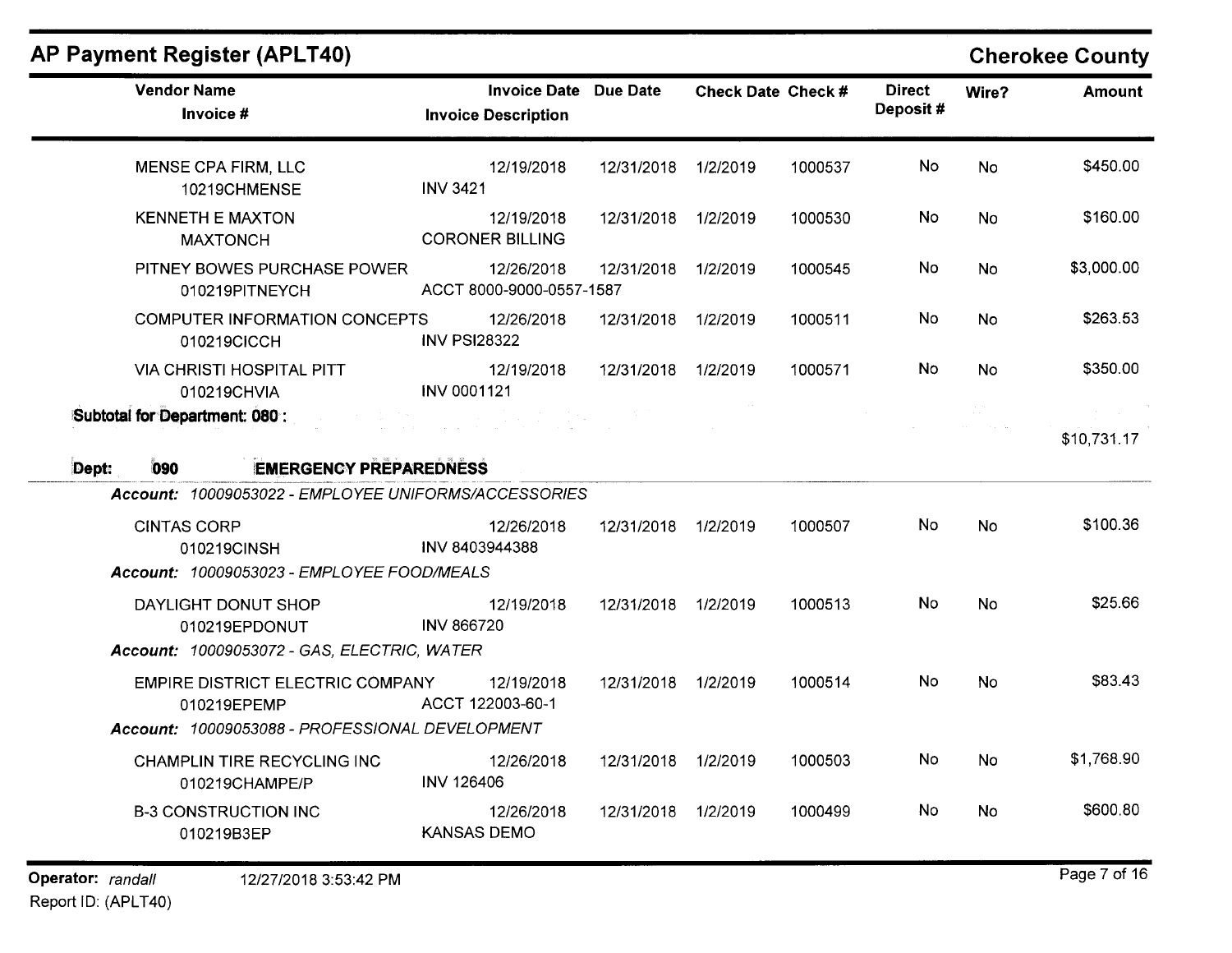| <b>Vendor Name</b><br>Invoice #                                                                                           | <b>Invoice Description</b>      | <b>Invoice Date Due Date</b> |                     | Check Date Check # |         | <b>Direct</b><br>Deposit# | Wire?     | <b>Amount</b>                       |
|---------------------------------------------------------------------------------------------------------------------------|---------------------------------|------------------------------|---------------------|--------------------|---------|---------------------------|-----------|-------------------------------------|
| Subtotal for Department: 090 :                                                                                            |                                 |                              |                     |                    |         |                           |           | \$2,579.15                          |
| <b>JUVENILE DETENTION</b><br>Dept:<br>170                                                                                 |                                 |                              |                     |                    |         |                           |           |                                     |
| Account: 10017053089 - OTHER CONTRACTUAL                                                                                  |                                 |                              |                     |                    |         |                           |           |                                     |
| SEK REGIONAL JUVENILE DETENTION CTR<br>110219JUVSEK                                                                       | MONTHLY DETENTION FEE           | 12/19/2018                   | 12/31/2018          | 1/2/2019           | 1000555 | No                        | <b>No</b> | \$9,243.00                          |
| Subtotal for Department: 170 :                                                                                            |                                 |                              |                     |                    |         |                           |           | \$9,243.00                          |
| Dept:<br>210                                                                                                              | <b>GIS INFO HANDLING SYSTEM</b> |                              |                     |                    |         |                           |           |                                     |
| Account: 10021053089 - OTHER CONTRACTUAL                                                                                  |                                 |                              |                     |                    |         |                           |           |                                     |
| <b>RODNEY SANDERS</b><br>010219SANDERGIS                                                                                  | INV 2018-11-03                  | 12/26/2018                   | 12/31/2018 1/2/2019 |                    | 1000552 | No.                       | No        | \$502.50                            |
|                                                                                                                           |                                 |                              |                     |                    |         |                           |           |                                     |
|                                                                                                                           |                                 |                              |                     |                    |         |                           |           |                                     |
| <b>DEPT OFFICE SUPPLY</b><br>330<br>Account: 10033053623 - TREASURER OFFICE SUPPLY                                        |                                 |                              |                     |                    |         |                           |           |                                     |
| ETTINGER'S OFFICE SUPPLY<br>010219ETTDO2                                                                                  | <b>INV 5127200</b>              | 12/26/2018                   | 12/31/2018          | 1/2/2019           | 1000515 | No                        | No        |                                     |
| <b>MAIL SERVICES</b><br>010219MAILDO                                                                                      | INV 1666046                     | 12/27/2018                   | 12/31/2018          | 1/2/2019           | 1000535 | No                        | No        | \$502.50<br>\$341.20<br>\$13,557.12 |
| ETTINGER'S OFFICE SUPPLY<br>010219ETTDO1                                                                                  | INV 5118490                     | 12/26/2018                   | 12/31/2018          | 1/2/2019           | 1000515 | No                        | <b>No</b> | \$9.63                              |
| Subtotal for Department: 210 : -<br>Dept:<br>TONER CONNECTION<br>010219TONERDO<br>Account: 10033053626 - HR OFFICE SUPPLY | <b>INV 36916</b>                | 12/26/2018                   | 12/31/2018 1/2/2019 |                    | 1000566 | No                        | No.       | \$189.95                            |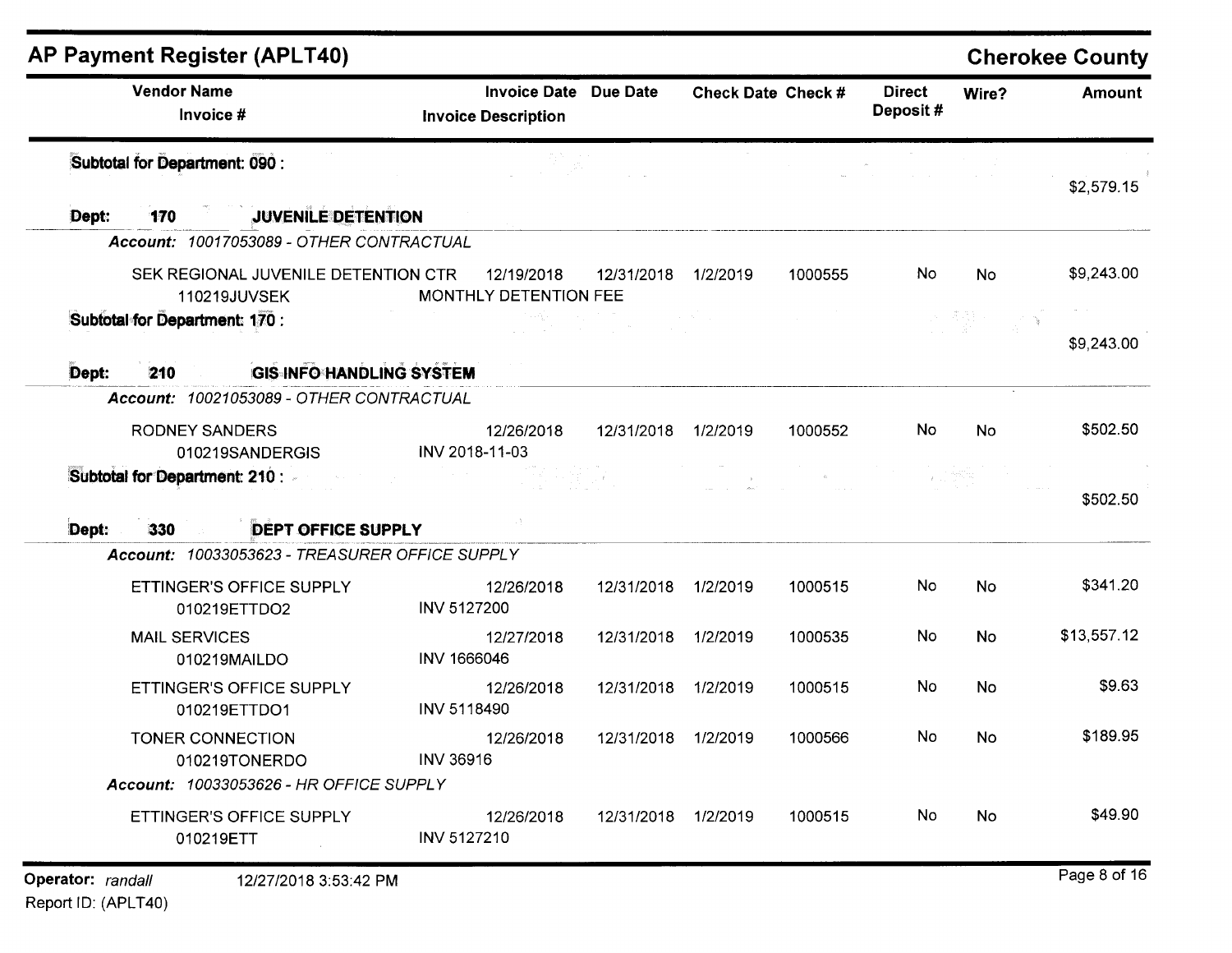|                                                                                                                                         |                                                            |                     |                    |         |                           |           | <b>Cherokee County</b> |
|-----------------------------------------------------------------------------------------------------------------------------------------|------------------------------------------------------------|---------------------|--------------------|---------|---------------------------|-----------|------------------------|
| <b>Vendor Name</b><br>Invoice #                                                                                                         | <b>Invoice Date</b> Due Date<br><b>Invoice Description</b> |                     | Check Date Check # |         | <b>Direct</b><br>Deposit# | Wire?     | <b>Amount</b>          |
| Account: 10033053629 - APPRAISER OFFICE SUPPLY                                                                                          |                                                            |                     |                    |         |                           |           |                        |
| ETTINGER'S OFFICE SUPPLY<br>010219ETTDO<br>Account: 10033053632 - COUNTY CLERK                                                          | 12/26/2018<br>INV 51236310                                 | 12/31/2018          | 1/2/2019           | 1000515 | No.                       | <b>No</b> | \$34.99                |
| <b>MCCARTY'S</b><br><b>MCCARTYSDO</b>                                                                                                   | 12/19/2018<br><b>INV P52601-00</b>                         | 12/31/2018 1/2/2019 |                    | 1000536 | No.                       | <b>No</b> | \$75.58                |
| Subtotal for Department: 330 :                                                                                                          |                                                            |                     |                    |         |                           |           | \$14,258.37            |
| LECHWOFOCAL FINDER<br><b>NON-DEPARTMENTAL</b><br>000<br>Dept:                                                                           |                                                            |                     |                    |         |                           |           | \$70,364.76            |
|                                                                                                                                         |                                                            |                     |                    |         |                           |           |                        |
| Account: 10300053021 - PRINTING/OFFICE SUPPLIES<br>QUILL CORPORATION<br>010219103QUILL<br>Account: 10300053083 - EQUIPMENT LEASE/RENTAL | 12/19/2018<br>INV 3404558                                  | 12/31/2018          | 1/2/2019           | 1000550 | No.                       | <b>No</b> | \$129.95               |
| <b>SUMNERONE</b><br>010219CORP103                                                                                                       | 12/26/2018<br>INV 2011181                                  | 12/31/2018          | 1/2/2019           | 1000560 | No.                       | <b>No</b> | \$10.02                |
| Subtotal for Department: 000 :                                                                                                          |                                                            |                     |                    |         |                           |           | \$139.97               |
|                                                                                                                                         |                                                            |                     |                    |         |                           |           | \$139.97               |
| <b>ROAD AND BRIDGE</b><br>Dept:<br><b>NON-DEPARTMENTAL</b><br>000                                                                       |                                                            |                     |                    |         |                           |           |                        |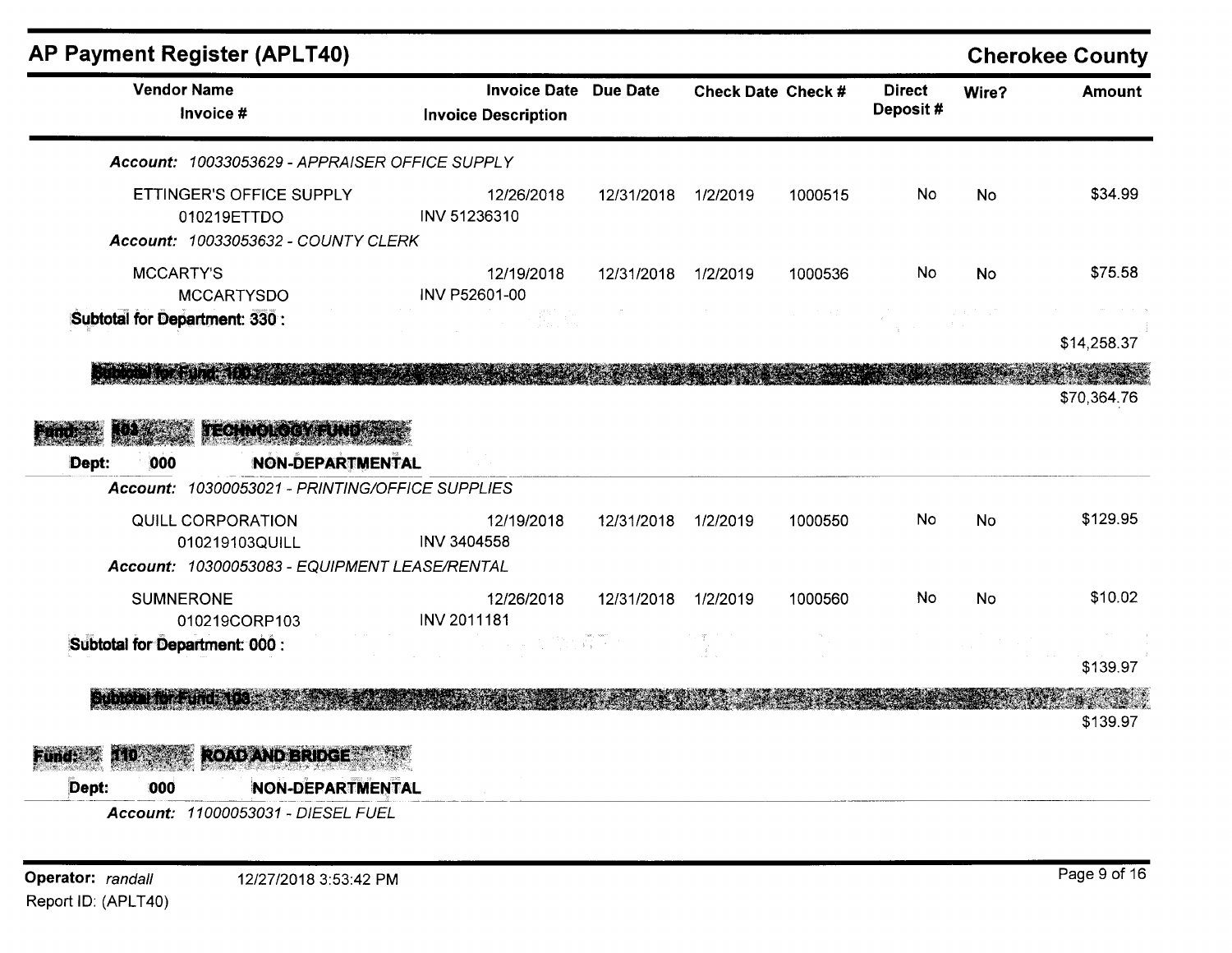# **AP Payment Register (APLT40) Cherokee County**

| <b>Vendor Name</b><br>Invoice #                                                                | <b>Invoice Date Due Date</b><br><b>Invoice Description</b> |                     | <b>Check Date Check #</b> |         | <b>Direct</b><br>Deposit# | Wire?     | <b>Amount</b> |
|------------------------------------------------------------------------------------------------|------------------------------------------------------------|---------------------|---------------------------|---------|---------------------------|-----------|---------------|
| MFA OIL - NEOSHO 1055<br>01022018110HWY<br>Account: 11000053033 - TIRES                        | 12/26/2018<br>INV#852337                                   | 12/31/2018          | 1/2/2019                  | 1000539 | <b>No</b>                 | <b>No</b> | \$615.50      |
| PURCELL TIRE & RUBBER COMPANY<br>0102110HWY<br>Account: 11000053034 - ASPHALT                  | 12/19/2018<br>INV#2628241                                  | 12/31/2018          | 1/2/2019                  | 1000548 | No.                       | <b>No</b> | \$4,866.00    |
| BLEVINS ASPHALT CONSTRUCTION CO INC<br>0102110HWY<br>Account: 11000053042 - BREAKROOM SUPPLIES | 12/19/2018<br><b>INV#3036</b>                              | 12/31/2018          | 1/2/2019                  | 1000500 | No                        | <b>No</b> | \$175.06      |
| CLEAN THE UNIFORM CO JOPLIN<br>0102110HWY                                                      | 12/19/2018<br>INV #20036070, 20034875                      | 12/31/2018          | 1/2/2019                  | 1000509 | No.                       | <b>No</b> | \$121.08      |
| APPLEMARKET<br>0102110HWY                                                                      | 12/21/2018<br>INV#2190829                                  | 12/31/2018          | 1/2/2019                  | 1000498 | No.                       | <b>No</b> | \$2.29        |
| Account: 11000053074 - UTILITIES/TELEPHONE BILLS<br><b>KANSAS GAS SERVICE</b><br>0102SD        | 12/26/2018<br>#510148149119141118                          | 12/31/2018          | 1/2/2019                  | 1000528 | No.                       | <b>No</b> | \$175.41      |
| EMPIRE DISTRICT ELECTRIC COMPANY<br>0102110HWY                                                 | 12/19/2018<br>INV# 906398-41-7, 049852-69-2, 854931-63-1   | 12/31/2018 1/2/2019 |                           | 1000514 | No.                       | No        | \$1,244.73    |
| Account: 11000053079 - MACHINERY/EQUIPMENT<br><b>SCHWAB-EATON PA</b><br>0102110HWY             | 12/19/2018<br>INV #15.079C-4                               | 12/31/2018          | 1/2/2019                  | 1000554 | No.                       | <b>No</b> | \$7,465.58    |
| <b>GALENA TRANSFER STATION</b><br>0102SD                                                       | 12/15/2018<br>INV#4545-000003806                           | 12/31/2018          | 1/2/2019                  | 1000520 | No.                       | <b>No</b> | \$99.73       |
| <b>MHC</b><br>0102110HWY                                                                       | 12/19/2018<br>INV#285600821097                             | 12/31/2018          | 1/2/2019                  | 1000540 | No.                       | <b>No</b> | \$188.04      |
| <b>JOHN FABICK TRACTOR CO</b><br>0102SD110HWY                                                  | 12/26/2018<br>Inv #PIJ000354725                            | 12/31/2018          | 1/2/2019                  | 1000524 | No.                       | No        | \$80.26       |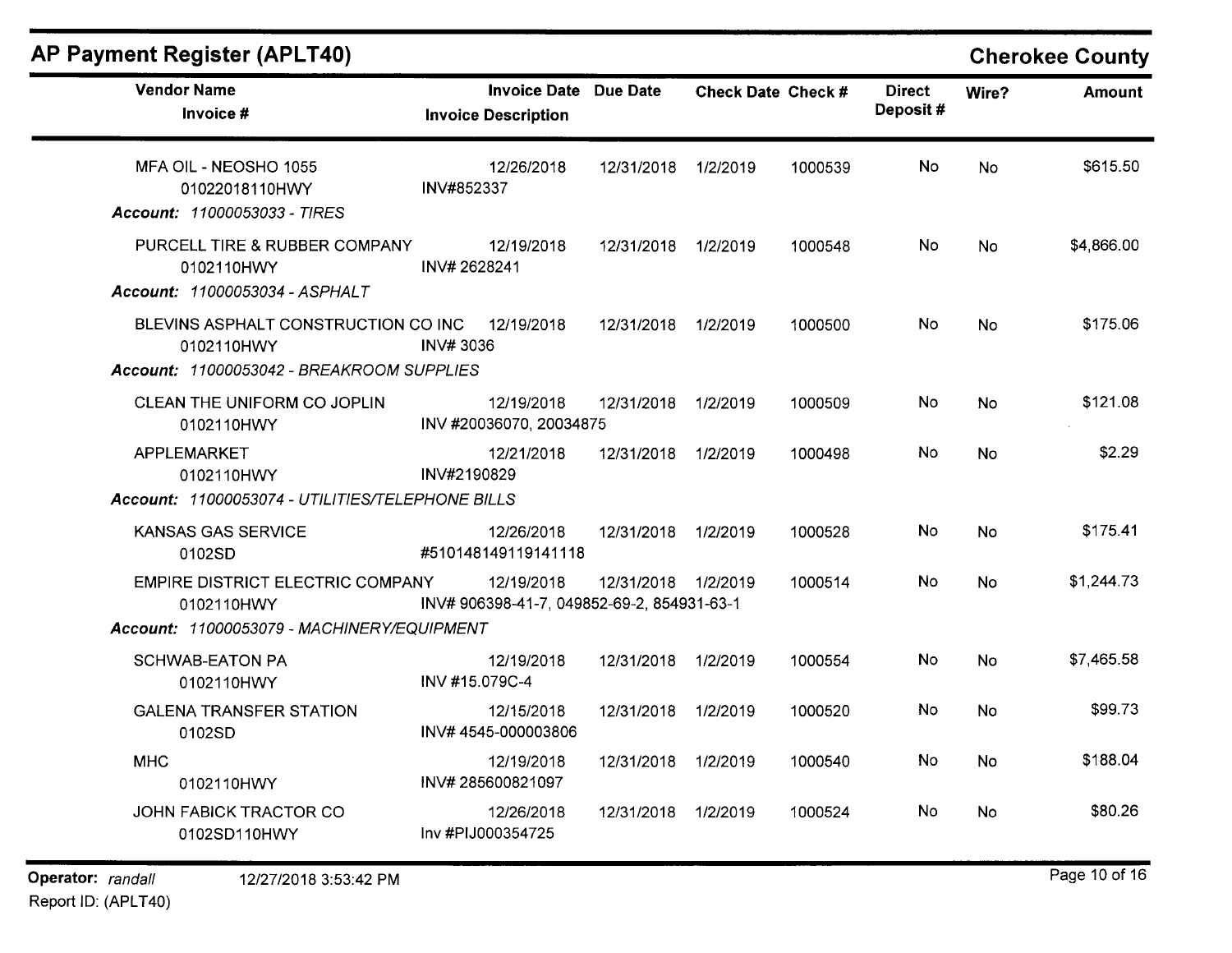## **AP Payment Register (APLT40)**

### **Cherokee County**

| <b>Vendor Name</b><br>Invoice #             | Invoice Date Due Date<br><b>Invoice Description</b>                               |            | <b>Check Date Check #</b> |         | <b>Direct</b><br>Deposit# | Wire?     | Amount      |
|---------------------------------------------|-----------------------------------------------------------------------------------|------------|---------------------------|---------|---------------------------|-----------|-------------|
| <b>HERITAGE TRACTOR</b><br>0102110HWY       | 12/21/2018<br>INV#10186016                                                        | 12/31/2018 | 1/2/2019                  | 1000522 | No.                       | <b>No</b> | \$333.17    |
| SCHWAB-EATON PA<br>0102SD110HWY             | 10/10/2014<br>#15.079C-2 5TH ST WIDENING                                          | 12/31/2018 | 1/2/2019                  | 1000554 | <b>No</b>                 | No        | \$14,510.25 |
| <b>FASTENAL COMPANY</b><br>0102110HWY       | 12/19/2018<br>INV# KSPIT75575                                                     | 12/31/2018 | 1/2/2019                  | 1000516 | No                        | No        | \$19.76     |
| <b>NATALINIS AUTOMOTIVE</b><br>0102110HWY   | 12/19/2018<br>INV# 689281, 689355, 689388, 689418, 689478, 689448, 689615, 689587 | 12/31/2018 | 1/2/2019                  | 1000541 | No                        | <b>No</b> | \$297.95    |
| <b>KIRKLAND</b><br>0102110HWY               | 12/19/2018<br>INV# 568852, 365031                                                 | 12/31/2018 | 1/2/2019                  | 1000531 | No                        | <b>No</b> | \$549.00    |
| <b>JOHN FABICK TRACTOR CO</b><br>0102110HWY | 12/19/2018<br>INV #PIJ00354026                                                    | 12/31/2018 | 1/2/2019                  | 1000524 | No                        | <b>No</b> | \$83.80     |
| Subtotal for Department: 000 :              |                                                                                   |            |                           |         |                           |           | 620.927.64  |

\$30,827.61

**SELLER ARTICLES** 

o prov \$30,827.61

### HEALTH STATES 140 Fund:

:Dept. **000 NON-DEPARTMENTAL** 

| <b>Account: 14000053021 - PRINTING/OFFICE SUPPLIES</b> |
|--------------------------------------------------------|
|                                                        |

| CHASE CARD SERVICES<br>010219CARDHE        | 12/26/2018<br>ACCT 4246 3119 7000 5747 | 12/31/2018 | 1/2/2019 | 1000504 | No | No | \$229.24 |
|--------------------------------------------|----------------------------------------|------------|----------|---------|----|----|----------|
| <b>CHASE CARD SERVICES</b><br>010219CARDHE | 12/26/2018<br>ACCT 4246 3119 7000 5747 | 12/31/2018 | 1/2/2019 | 1000504 | No | No | \$4.09   |
| <b>CHASE CARD SERVICES</b><br>010219CARDHE | 12/26/2018<br>ACCT 4246 3119 7000 5747 | 12/31/2018 | 1/2/2019 | 1000504 | No | No | \$36.00  |
| FOUR STATE PRINTING<br>010219FOURHE        | 12/26/2018<br><b>SHIPPING</b>          | 12/31/2018 | 1/2/2019 | 1000518 | No | No | \$80.46  |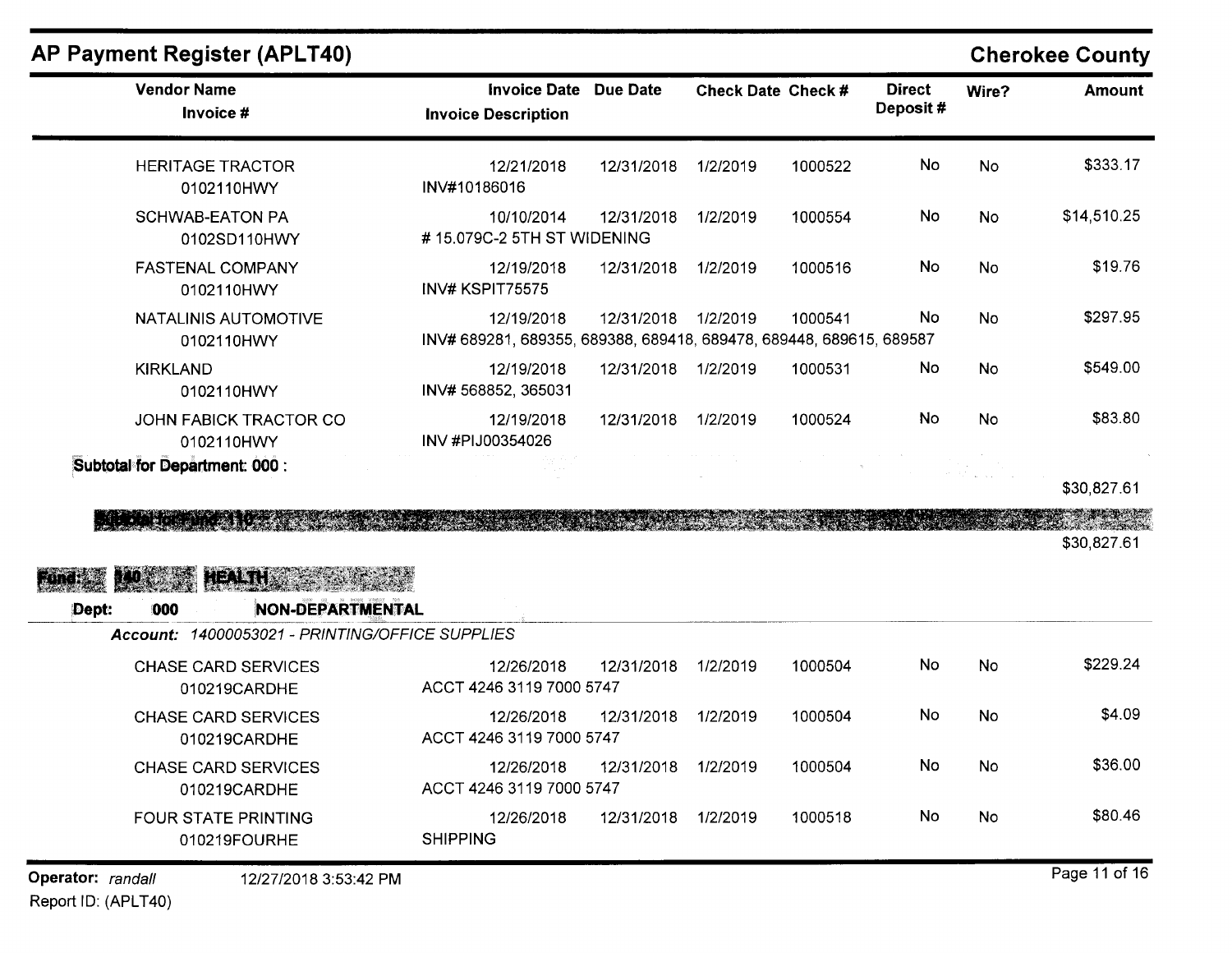| <b>Vendor Name</b>                                                                                                                                    |                                                            |                     |          |                           |                           |                         |               |
|-------------------------------------------------------------------------------------------------------------------------------------------------------|------------------------------------------------------------|---------------------|----------|---------------------------|---------------------------|-------------------------|---------------|
| Invoice #                                                                                                                                             | <b>Invoice Date Due Date</b><br><b>Invoice Description</b> |                     |          | <b>Check Date Check #</b> | <b>Direct</b><br>Deposit# | Wire?                   | <b>Amount</b> |
| Account: 14000053025 - PARTS/VEHICLE REPAIRS                                                                                                          |                                                            |                     |          |                           |                           |                         |               |
| <b>CHASE CARD SERVICES</b><br>010219CARDHE<br>Account: 14000053072 - GAS, ELECTRIC, WATER                                                             | 12/26/2018<br>ACCT 4246 3119 7000 5747                     | 12/31/2018 1/2/2019 |          | 1000504                   | No.                       | No                      | \$5.50        |
| EMPIRE DISTRICT ELECTRIC COMPANY<br>010219EMPHE                                                                                                       | 12/26/2018<br>ACCT 616527-32-1                             | 12/31/2018          | 1/2/2019 | 1000514                   | No                        | No                      | \$468.45      |
| <b>VERIZON WIRELESS</b><br>010219VERHE<br>Account: 14000053073 - TRANSPORTATION                                                                       | 12/26/2018<br>INV 9820213097                               | 12/31/2018 1/2/2019 |          | 1000570                   | No.                       | No                      | \$85.53       |
| <b>CHASE CARD SERVICES</b><br>010219CARDHE<br>Account: 14000053076 - PROFESSIONAL SERVICES                                                            | 12/26/2018<br>ACCT 4246 3119 7000 5747                     | 12/31/2018          | 1/2/2019 | 1000504                   | No                        | <b>No</b>               | \$470.08      |
| QUALITY PEST CONTROL INC<br>010219QUALHE<br>Account: 14000053093 - OFFICE FURNITURE/EQUIP                                                             | 12/26/2018<br><b>INV 104127</b>                            | 12/31/2018          | 1/2/2019 | 1000549                   | No                        | No                      | \$50.00       |
| <b>CHASE CARD SERVICES</b><br>010219CARDHE<br>Account: 14000053094 - VEHICLES                                                                         | 12/26/2018<br>ACCT 4246 3119 7000 5747                     | 12/31/2018          | 1/2/2019 | 1000504                   | No                        | <b>No</b>               | \$825.99      |
| <b>RUSTY THOMPSON CONCRETE</b><br>010219RTHOMHE<br>Subtotal for Department: 000 :                                                                     | 12/26/2018<br>BID 132121, 132133                           | 12/31/2018 1/2/2019 |          | 1000553                   | <b>No</b>                 | <b>No</b><br>$\sim 5\%$ | \$5,305.00    |
|                                                                                                                                                       |                                                            |                     |          |                           |                           |                         | \$7,560.34    |
| Suburbal for Fund and a construction of the state of the state of the state of the state of the state of the state<br><b>DIRECT ELECTION</b><br>Fund: |                                                            |                     |          |                           |                           |                         | \$7,560.34    |
| 160<br>Dept:<br>NON-DEPARTMENTAL<br>000                                                                                                               |                                                            |                     |          |                           |                           |                         |               |
| Operator: randall<br>12/27/2018 3:53:42 PM                                                                                                            |                                                            |                     |          |                           |                           |                         | Page 12 of 16 |

Report ID: (APLT40)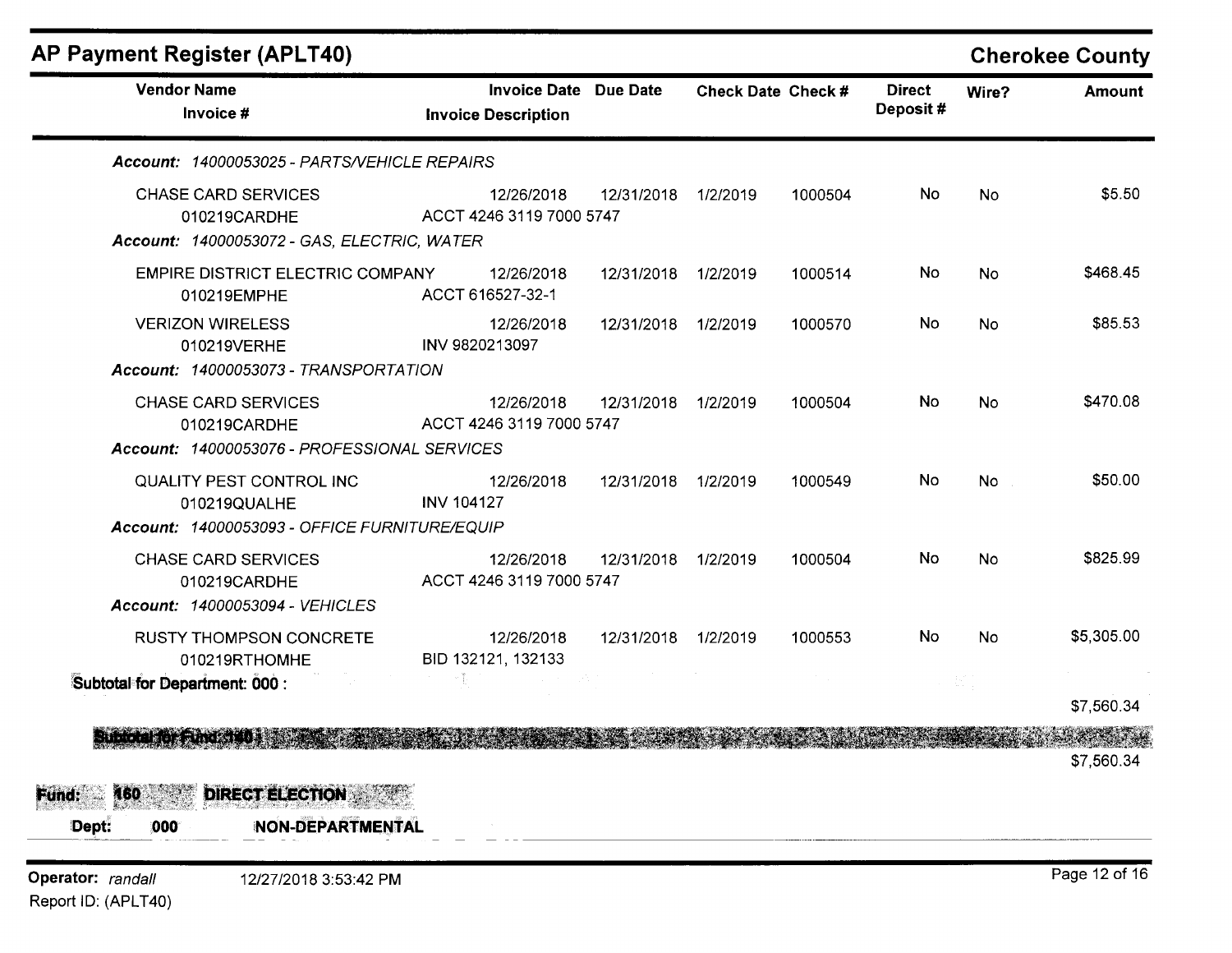| <b>AP Payment Register (APLT40)</b>                               |                  |                                                            |                     |                    |         |                           |       | <b>Cherokee County</b> |
|-------------------------------------------------------------------|------------------|------------------------------------------------------------|---------------------|--------------------|---------|---------------------------|-------|------------------------|
| <b>Vendor Name</b><br>Invoice #                                   |                  | <b>Invoice Date Due Date</b><br><b>Invoice Description</b> |                     | Check Date Check # |         | <b>Direct</b><br>Deposit# | Wire? | <b>Amount</b>          |
| Account: 16000053073 - TRANSPORTATION                             |                  |                                                            |                     |                    |         |                           |       |                        |
| RODNEY D EDMONDSON<br>010219EDMONDEL                              | <b>MILEAGE</b>   | 12/26/2018<br>in Dan                                       | 12/31/2018          | 1/2/2019           | 1000551 | No                        | No    | \$223.45               |
| Subtotal for Department: 000:                                     |                  |                                                            |                     |                    |         |                           |       | \$223.45               |
|                                                                   |                  |                                                            |                     |                    |         |                           |       | \$223.45               |
| TERCAL BRIDGE BUILDIN                                             |                  |                                                            |                     |                    |         |                           |       |                        |
| <b>NON-DEPARTMENTAL</b><br>000<br>Dept:                           |                  |                                                            |                     |                    |         |                           |       |                        |
| Account: 19000053089 - OTHER CONTRACTUAL                          |                  |                                                            |                     |                    |         |                           |       |                        |
| KS DEPT OF HEALTH & ENVIRONMENT<br>0102190BRIDGE                  | INV #11C-4907-01 | 12/19/2018                                                 | 12/31/2018          | 1/2/2019           | 1000532 | No                        | No    | \$60.00                |
| <b>SCHWAB-EATON PA</b><br>0102190BRIDGE                           |                  | 12/21/2018<br>INV#18.147-1 BRIDGE INSPECTION               | 12/31/2018          | 1/2/2019           | 1000554 | No                        | No    | \$5,174.00             |
| HEARTLAND ELECTRIC COOPERATIVE INC<br>0102190BRIDGE               | INV #16391       | 12/21/2018                                                 | 12/31/2018          | 1/2/2019           | 1000521 | <b>No</b>                 | No    | \$2,934.23             |
| Subtotal for Department: 000 :                                    |                  |                                                            |                     |                    |         |                           |       | \$8,168.23             |
|                                                                   |                  |                                                            |                     |                    |         |                           |       | Samuan<br>\$8,168.23   |
| <b>APPRAISER COSTS</b>                                            |                  |                                                            |                     |                    |         |                           |       |                        |
| NON-DEPARTMENTAL<br>000<br>Dept:                                  |                  |                                                            |                     |                    |         |                           |       |                        |
| Account: 23000053021 - PRINTING/OFFICE SUPPLIES                   |                  |                                                            |                     |                    |         |                           |       |                        |
| ETTINGER'S OFFICE SUPPLY<br>010219ETTAPP                          | INV 5121860      | 12/26/2018                                                 | 12/31/2018 1/2/2019 |                    | 1000515 | No                        | No    | \$566.07               |
| Account: 23000053075 - DUES/SUBSCRIPTIONS                         |                  |                                                            |                     |                    |         |                           |       |                        |
| Operator: randall<br>12/27/2018 3:53:42 PM<br>Report ID: (APLT40) |                  |                                                            |                     |                    |         |                           |       | Page 13 of 16          |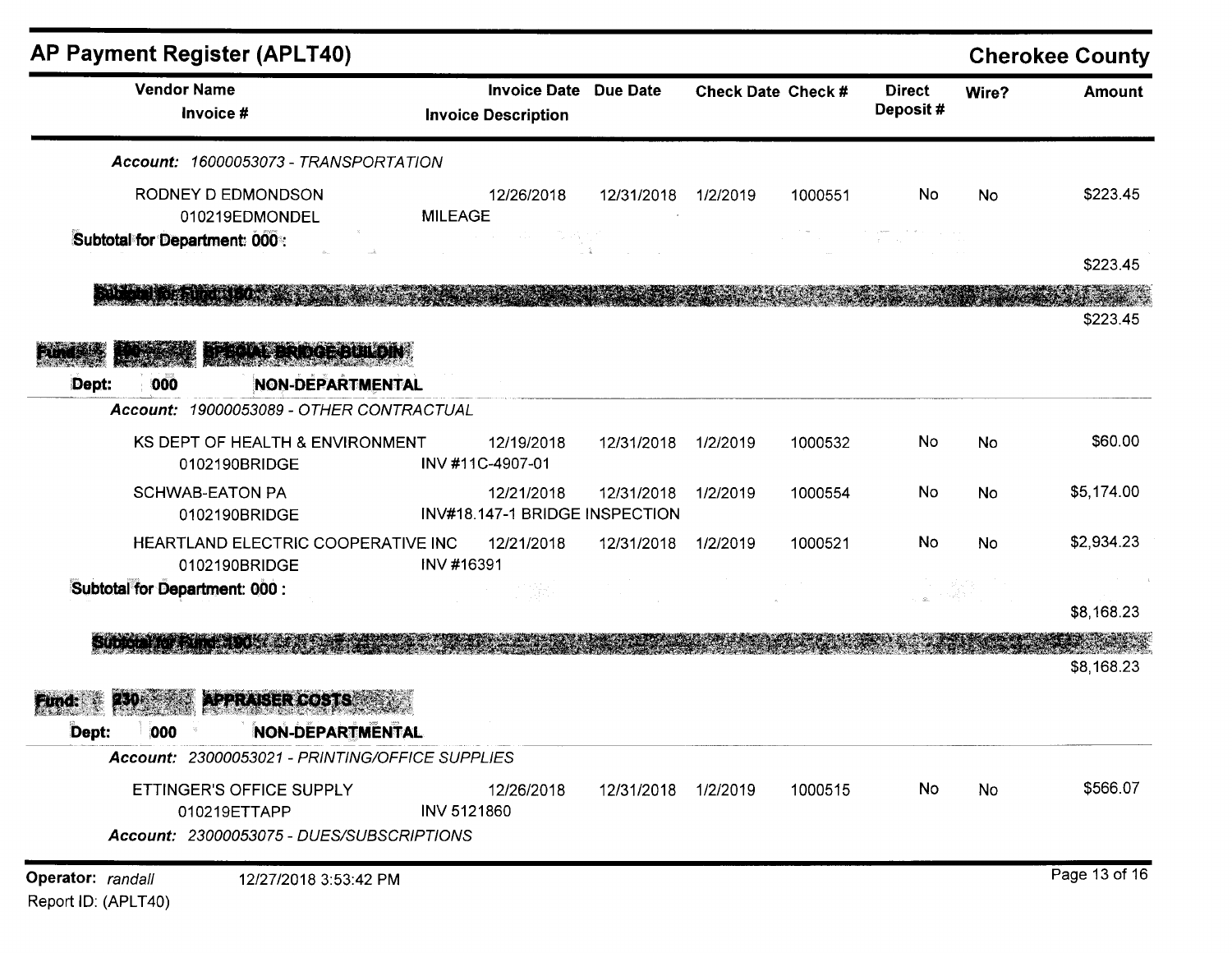| <b>AP Payment Register (APLT40)</b>                                                            |                                                   |            |                         |                                                                                                                         |                           |           | <b>Cherokee County</b> |
|------------------------------------------------------------------------------------------------|---------------------------------------------------|------------|-------------------------|-------------------------------------------------------------------------------------------------------------------------|---------------------------|-----------|------------------------|
| <b>Vendor Name</b><br>Invoice #                                                                | <b>Invoice Date</b><br><b>Invoice Description</b> | Due Date   | Check Date Check #      |                                                                                                                         | <b>Direct</b><br>Deposit# | Wire?     | <b>Amount</b>          |
| <b>COLUMBUS NEWS REPORT</b><br>010219COLNEWAPP<br>Account: 23000053076 - PROFESSIONAL SERVICES | 12/26/2018<br><b>1 YEAR SUBSCRIPTION</b>          | 12/31/2018 | 1/2/2019                | 1000510                                                                                                                 | <b>No</b>                 | <b>No</b> | \$132.00               |
| <b>ANNA PORTER</b><br>010219PORTERAPP                                                          | 12/26/2018<br>APPRAISAL CONSULTING                | 12/31/2018 | 1/2/2019                | 1000497                                                                                                                 | No.                       | <b>No</b> | \$850.00               |
| Subtotal for Department: 000 :                                                                 |                                                   |            | $\alpha = \alpha$ . The | $\mathbb{B}_{\frac{1}{2},\frac{1}{2},\ldots,\frac{1}{2},\frac{1}{2},\ldots,\frac{1}{2},\frac{1}{2},\ldots,\frac{1}{2}}$ |                           |           | \$1,548.07             |
| EMPLOYEE BENERITS                                                                              |                                                   |            |                         |                                                                                                                         |                           |           | \$1,548.07             |
| Dept:<br>000<br><b>NON-DEPARTMENTAL</b><br>Account: 26000053215 - MERITAIN HEALTH              |                                                   |            |                         |                                                                                                                         |                           |           |                        |
| <b>MERITAIN HEALTH</b><br>010219MERBEN                                                         | 12/26/2018<br>GROUP 02438, JANUARY 2019           | 12/31/2018 | 1/2/2019                | 1000538                                                                                                                 | <b>No</b>                 | <b>No</b> | \$61,366.48            |
| Subtotal for Department: 000 :                                                                 |                                                   |            |                         |                                                                                                                         |                           |           | \$61,366.48            |
| <b>THE THE PROPERTY</b>                                                                        |                                                   |            |                         |                                                                                                                         |                           |           | \$61,366.48            |
| <b>SERVICE FOR ELDERLY</b><br>き目 神<br><b>NON-DEPARTMENTAL</b><br>Dept:<br>000                  |                                                   |            |                         |                                                                                                                         |                           |           |                        |
| Account: 30000053072 - GAS, ELECTRIC, WATER                                                    |                                                   |            |                         |                                                                                                                         |                           |           |                        |
| <b>EMPIRE DISTRICT ELECTRIC COMPANY</b><br>010219EMPEL                                         | 12/26/2018<br>ACCT 828267-31-0, 124991-59-7       | 12/31/2018 | 1/2/2019                | 1000514                                                                                                                 | No.                       | No        | \$198.80               |
| <b>EMPIRE DISTRICT ELECTRIC COMPANY</b><br>010219EMPEL                                         | 12/26/2018<br>ACCT 828267-31-0, 124991-59-7       | 12/31/2018 | 1/2/2019                | 1000514                                                                                                                 | No.                       | <b>No</b> | \$211.83               |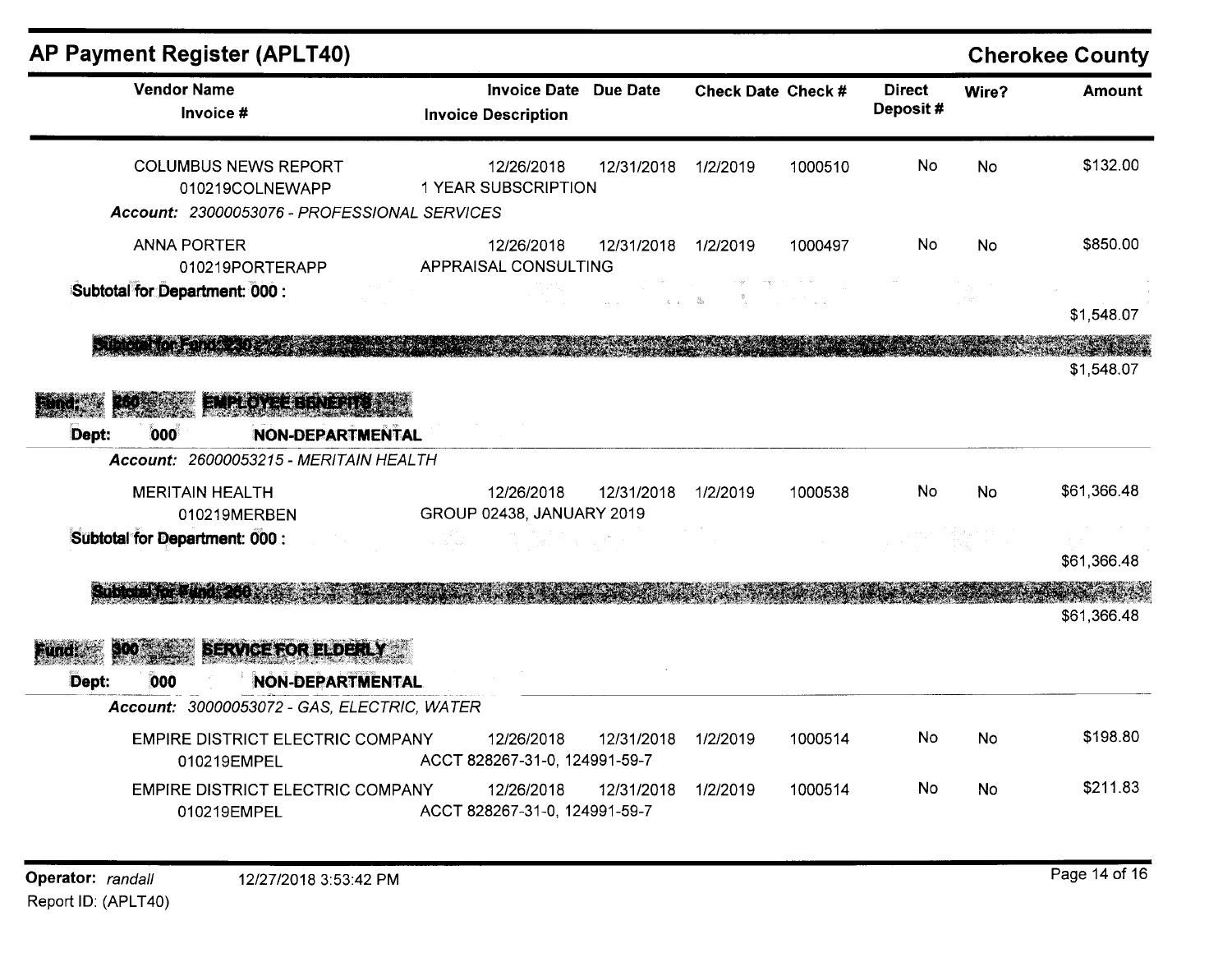| <b>AP Payment Register (APLT40)</b>                                                                               |                                                            |                                   |                            |             | <b>Cherokee County</b>       |
|-------------------------------------------------------------------------------------------------------------------|------------------------------------------------------------|-----------------------------------|----------------------------|-------------|------------------------------|
| <b>Vendor Name</b><br>Invoice #                                                                                   | <b>Invoice Date Due Date</b><br><b>Invoice Description</b> | <b>Check Date Check #</b>         | <b>Direct</b><br>Deposit#  | Wire?       | <b>Amount</b>                |
| Subtotal for Department: 000 :                                                                                    | and the company of the state of                            | the control of the control of the | <b>Contractor</b>          | a Kabupatén |                              |
|                                                                                                                   |                                                            |                                   |                            |             | \$410.63                     |
| Student for Fund and Constitution of the constitution of the constitution of the constitution of the constitution |                                                            |                                   |                            |             | <b>PACTER IN</b><br>\$410.63 |
|                                                                                                                   |                                                            |                                   | ***** Total Invoices Paid: |             | \$180,609.54                 |